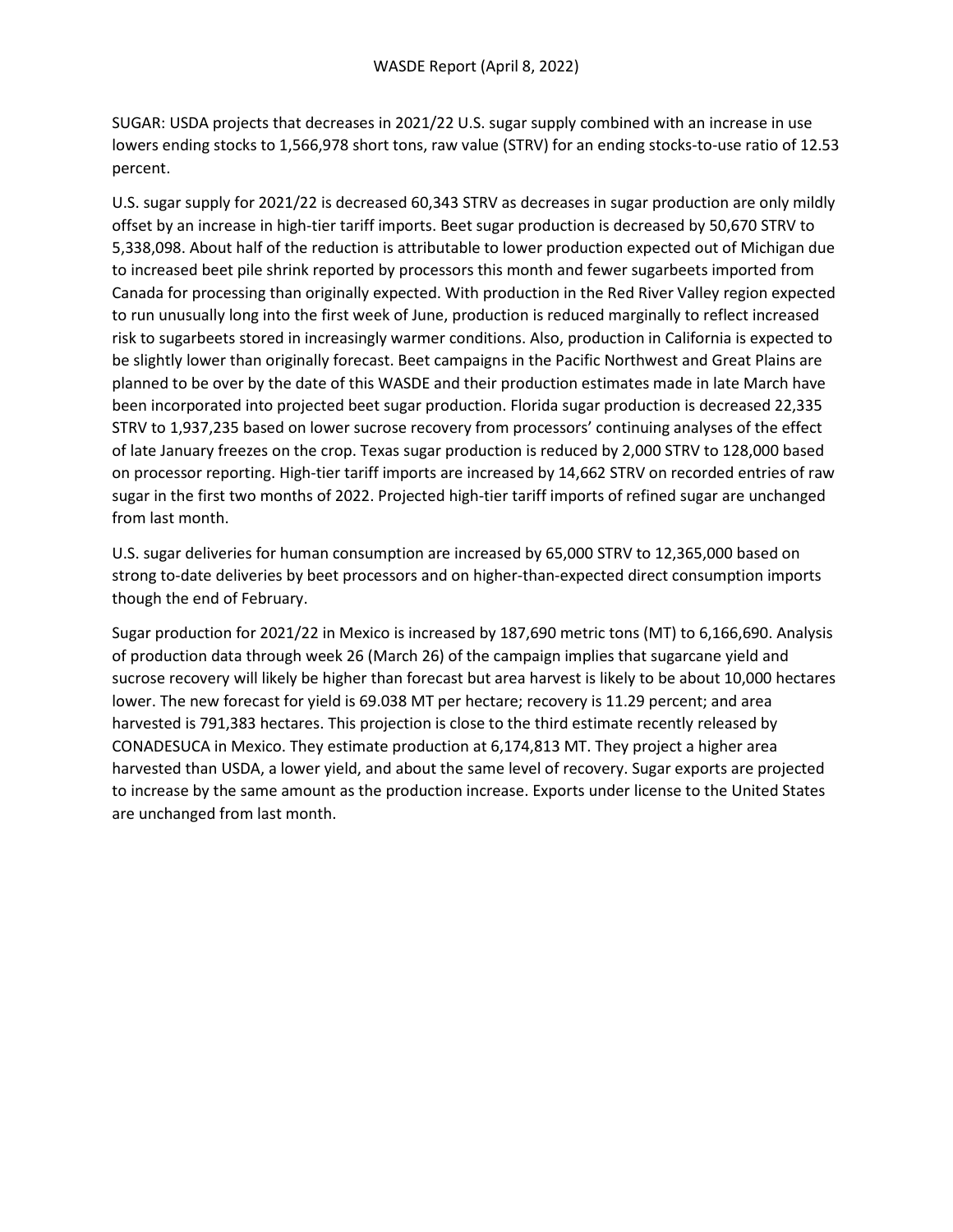|                            | 2019/20 | 2020/21 Est.      | 2021/22 Proj.    | 2021/22 Proj.  |
|----------------------------|---------|-------------------|------------------|----------------|
|                            |         |                   | Mar              | Apr            |
|                            |         |                   |                  |                |
|                            |         | 1,000 Short Tons, | Raw Value        |                |
| <b>Beginning Stocks</b>    | 1783    | 1618              | 1705             | 1705           |
| Production 2/              | 8149    | 9233              | 9384             | 9309           |
| <b>Beet Sugar</b>          | 4351    | 5092              | 5389             | 5338           |
| Cane Sugar                 | 3798    | 4141              | 3996             | 3971           |
| Florida                    | 2106    | 2090              | 1960             | 1937           |
| Louisiana                  | 1566    | 1918              | 1906             | 1906           |
| Texas                      | 126     | 134               | 130              | 128            |
| Imports                    | 4165    | 3195              | 3043             | 3058           |
| <b>TRQ 3/</b>              | 2152    | 1749              | 1568             | 1568           |
| Other Program 4/           | 432     | 292               | 250              | 250            |
| Other 5/                   | 1581    | 1154              | 1225             | 1240           |
| Mexico                     | 1376    | 968               | 1050             | 1050           |
| <b>Total Supply</b>        | 14097   | 14046             | 14132            | 14072          |
| Exports                    | 61      | 49                | 35               | 35             |
|                            |         |                   |                  |                |
| Deliveries                 | 12344   | 12252             | 12405            | 12470          |
| Food                       | 12246   | 12135             | 12300            | 12365          |
| Other 6/                   | 98      | 116               | 105              | 105            |
| Miscellaneous              | 74      | 40                | $\boldsymbol{0}$ | $\overline{0}$ |
| <b>Total Use</b>           | 12479   | 12341             | 12440            | 12505          |
| <b>Ending Stocks</b>       | 1618    | 1705              | 1692             | 1567           |
| <b>Stocks to Use Ratio</b> | 13      | 13.8              | 13.6             | 12.5           |

1/ Fiscal years beginning Oct 1. Data and projections correspond to category components from "Sweetener Market Data" (SMD). 2/ Production projections for 2020/21 and 2021/22 are based on Crop Production and/or processor projections/industry data and/or sugar ICEC analysis where appropriate. 3/ For 2020/21, WTO raw sugar TRQ shortfall (114) and for 2021/22 (230). 4/ Composed of sugar under the re-export and polyhydric alcohol programs. 5/ Imports from Mexico; and high-tier tariff sugar and syrups not otherwise specified -- for 2019/20 (206), 2020/21 (186), and 2021/22 (190). 6/ Transfers accompanying deliveries for sugar-containing products to be exported (SCP) and polyhydric alcohol manufacture (POLY), and deliveries for livestock feed and ethanol. Total refiner license transfers for SCP and POLY inclusive of WASDE-reported deliveries: 2019/20 -- 298; estimated 2020/21 -- 298; projected 2021/22 -- 314.